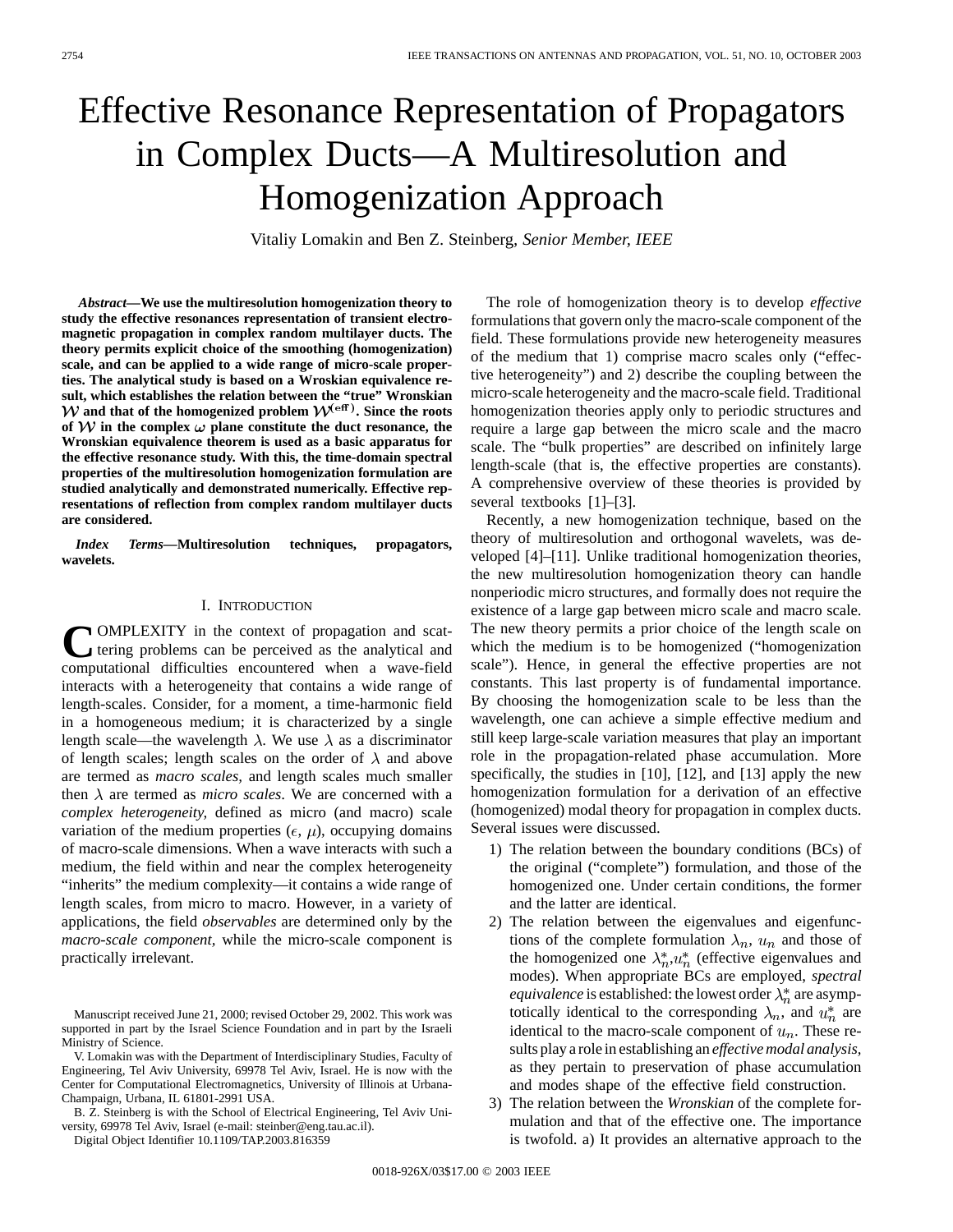TABLE I COMPLETE AND EFFECTIVE BOUNDARY CONDITIONS. HERE  $v = (d/dx)u$ .  $\alpha$  Is an Arbitrary Constant and p Is Defined After (2.2)

|                   | Complete             | Effective                  |
|-------------------|----------------------|----------------------------|
| Dirichlet         | $u=0$                | $u^s=0$                    |
| Neumann           | $v=0$                | $v^s=0$                    |
| Natural Impedance | $\alpha u + v/p = 0$ | $\alpha u^s + v^s/p^s = 0$ |



Fig. 1. Complex ducts with random multilayer microstructures. (a)  $\epsilon_1(x)$ , with a microscale of  $1/\kappa = 1/20$ . (b)  $\epsilon_2(x)$  with a microscale of 1/50.

spectral equivalence issue above. b) More important, it establishes a relation between the  $\omega_n$ —the poles in the complex frequency plane associated with the complete problem—and  $\omega_n^*$ —the poles associated with the homogenized one. When spectral equivalence holds, we have  $\omega_n^* = \omega_n.$ 

We note that multiresolution analysis and wavelets have been used recently by Brewster and Beylkin in [15] for numerical homogenization. The basic ideas are similar to those developed in [4] and [5]. The work in [15] is devoted mainly for a so-



Fig. 2. Effective properties of the random multilayers for HS= 0.1 and Haar multiresolution system. (a)  $\epsilon_1^{(eff)}(x)$ . (b)  $\epsilon_2^{(eff)}(x)$ .

phisticated "decimation" process in which efficient numerical algorithm for estimating the large-scale response component is developed. It does not address directly the questions articulated above. Using the multiresolution approach, the work in [6] and [8] reconstructs the classical result of homogenization of the equation  $(Qu')' = f$ , in the context of acoustic scattering. Using the multiresolution approach, the classical result was derived again later by Gilbert [16], together with a correction term. In [17], Beylkin and Coult used the algorithm developed in [15] to investigate the numerical homogenization of boundary value problems. Their work, however, does not address the issues articulated above.

In this paper, we use the Wronskian equivalence reported in [13] and [14], for a *spectral plane-wave* study of the effective resonance representation of reflection of a transient plane wave from a complex duct. Specifically, we examine, for the first time, how well the effective poles/resonances reconstruct the true (full-scale) resonances under various heterogeneity parameters, and the effects of the approximate effective representation on the transient signal reflected from a complex multiscale laminate. The basic *spectral effective building blocks* studied here can then be used for a representation of two- and three-dimensional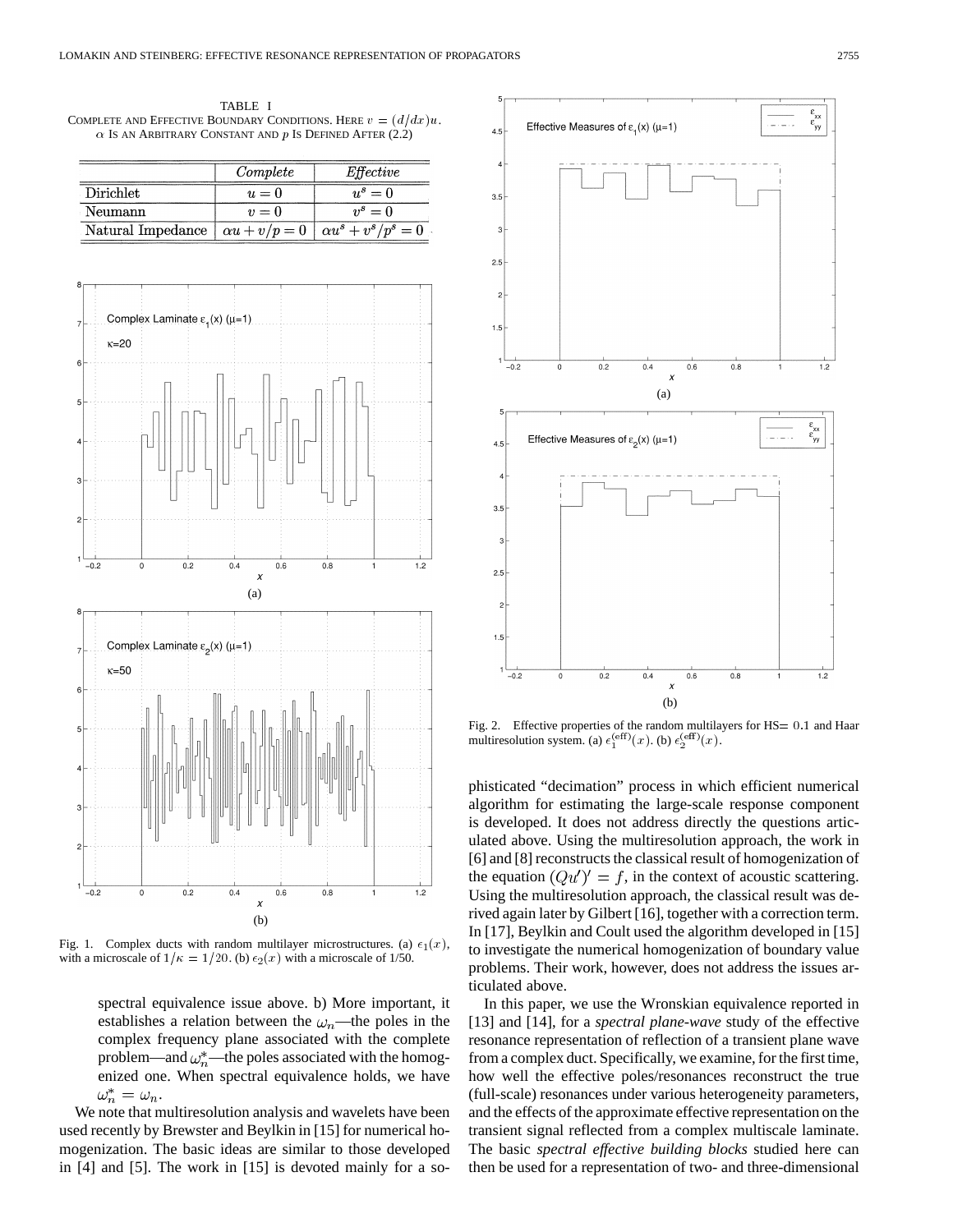

Fig. 3. The "true" (complete) poles  $\omega_n$  and effective poles  $\omega_n^*$ . (a) In the complex  $\omega$  plane, for  $\epsilon_1(x)$  and its effective measures and TM excitation. (b) The relative differences between  $\omega_n$  and  $\omega_n^*$  for  $\epsilon_1(x)$  and two values of HS. (c) The same as (b) but for  $\epsilon_2(x)$ . (d) The relative difference between  $\omega_n$  and  $\omega_n^*$  for both polarization and heterogeneities, for  $\text{HS} = 0.1$ .

fields via spectral summation. This is done in a subsequent study [19].

## II. HOMOGENIZED FORMULATION

## *A. Wavelets, Scaling Functions, and Spatial Smoothing*

Let  $\phi(x)$  and  $\psi(x)$  be the scaling function and wavelet associated with a multiresolution decomposition of  $L_2(R)$ . The function  $\phi_{jn}(x)$  is defined via  $\phi(x)$  as  $\phi_{jn}(x) = 2^{j/2}\phi(2^{j}x - n)$ , and a similar definition holds for  $\psi_{mn}(x)$ . The spectrum of  $\phi_{in}(x)$  is centered in the low-frequency regime  $|\xi| \leq 2^j$ , while that of  $\psi_{in}(x)$  is centered in the bandpass regime  $2^j \leq |\xi| \leq$  $2^{j+1}$ . An approximation of a field  $u(x)$  at a resolution k can be written as the sum of two mutually orthogonal fields, namely, smooth  $(u^s$ , macro scale) and detail  $(u^d)$ , micro scale) components. We have  $u(x) = u^{s}(x) + u^{d}(x)$ , where

$$
u^{s}(x) = \mathbf{P}_{j}u(x) = \sum_{n} s_{n} \phi_{jn}(x), \quad s_{n} = \langle u, \phi_{jn} \rangle
$$
 (2.1a)  

$$
u^{d}(x) = \mathbf{D}_{j}^{k}u(x)
$$

$$
= \sum_{m=1}^{k-1} \sum_{n} d_{mn} \psi_{mn}(x), \quad d_{mn} = \langle u, \psi_{mn} \rangle
$$
 (2.1b)

Here,  $\langle \cdot, \cdot \rangle$  denotes the inner product of  $L_2(R)$  and  $j < k$  is the reference smoothing resolution. Recalling the spectral properties of  $\phi$  and  $\psi$ ,  $u^s(x)$  can be interpreted as the spatial average of  $u(x)$ , with the averages' being taken over intervals of the size  $2^{-j}$ .  $u^d(x)$  contains the remaining fine details; hence the terms macro- and micro-scale components. The resolution level j should be chosen such that  $u^s$  faithfully describes field components possessing spatial length scales on the order of a wavelength  $\lambda$  and larger. Thus, for a normalized wavelength  $\lambda = 1$ , we choose  $j = 3$ .

#### *B. Homogenization of the Wave Equation in Layered Media*

Electromagnetic wave propagation in an isotropic plane stratified medium is governed by

$$
\nabla \cdot (\mathcal{Q}\nabla u) + \omega^2 gu = s(x, y), \quad \mathcal{Q} = p^{-1}\mathbf{I} \tag{2.2}
$$

with boundary conditions at  $x = 0, a, \omega$  is the frequency,  $p(x)$ and  $q(x)$  represent the medium heterogeneity, and **I** is the identity matrix. For TE or TM wave,  $u$  is the  $z$ -directed electric or magnetic field and  $p(x) \equiv \mu(x)$ ,  $q(x) \equiv \epsilon(x)$  or  $p(x) \equiv \epsilon(x)$ ,  $g(x) \equiv \mu(x)$ , respectively. p and g vary rapidly in x. Equation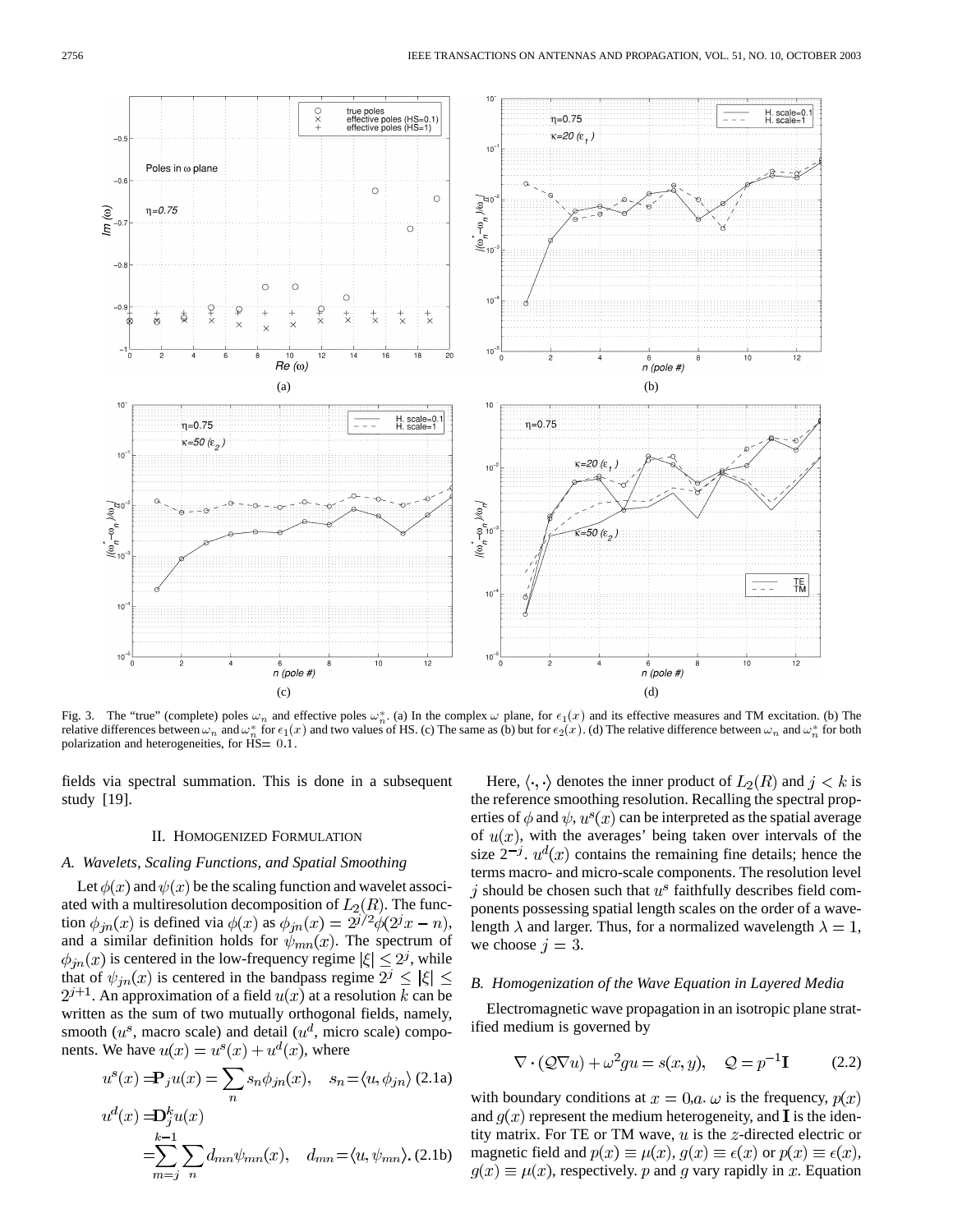

Fig. 4. Four different manifestations of complex multilayer ducts, with micro-scale of 1/32 (a), 1/64 (b), 1/128 (c), and 1/256 (d).

(2.2) can be reduced to a (1-D) Sturm–Liouville problem by a Fourier transform along the  $y$  coordinate. The result is

$$
\left[\frac{d}{dx}\frac{1}{p(x)}\frac{d}{dx} + \omega^2 g(x) - \frac{\omega^2 \eta^2}{p(x)}\right] \tilde{u}(x,\eta) = \tilde{s}(x,\eta) \quad (2.3)
$$

subjected to the same BC as (2.2) in the x direction. Here  $\eta$  is the spectral variable associated with the  $y$  direction. This formulation is now amenable for a direct application of the theory in [10]–[13]. The field  $u(x)$  is expressed as the sum of two mutually orthogonal fields: the smooth  $(u^s)$ , macro scale) and the detail ( $u^d$ , micro scale) components. We have  $u(x) = u^s(x) +$  $u^{d}(x)$ , as defined in (2.1a) and (2.1b). It can be shown that if the complete field is subject to Neumann, Dirichlet, or natural impedance BC, the macro-scale field  $u^s$  satisfies the BC summarized in Table I (see [10], [12], and [13]) and is governed by

$$
\left[\frac{d}{dx}\frac{1}{p^s}\frac{d}{dx} + \omega^2 g^s - \omega^2 \eta^2 \left(\frac{1}{p}\right)^s\right] \tilde{u}^s(x,\eta) = \tilde{s}(x,\eta). \tag{2.4}
$$

Here  $f^s$  denotes the macro-scale component of  $f$ , as defined by the projection operation in (2.1a). Applying an inverse Fourier transform, we obtain the effective wave equation governing  $u^s(x, y)$ . It is identical in form to the complete formulation (2.2), except that  $g$  and  $Q$  are replaced by their effective measures  $g^{(eff)}$ ,  $Q^{(eff)}$ . We have  $g^{(eff)}(x) = g^{s}(x)$ , while  $Q^{(eff)}(x)$  is a diagonal matrix with elements  $q_{11} = 1/p^s$ ,  $q_{22} = (1/p)^s$ ,  $q_{21} = q_{12} = 0$ . In general,  $1/p^s \neq (1/p)^s$ . This introduces an effective anisotropy into the macro-scale formulation.

## III. SPECTRAL EQUIVALENCE AND EFFECTIVE WRONSKIAN

Let  $\lambda_m = \eta_m^2$  be an eigenvalue of the complete problem (2.3) and  $u_m$  the corresponding mode.  $\lambda_m^*$ ,  $u_m^*$  are the corresponding *effective* quantities associated with  $(2.4)$ . Let  $\ell$  be the micro scale and  $L_m^*$  be the length scale associated with the effective mode  $u_m^*$  (since the latter is an eigenfunction of an equation with coefficients that vary on the macro scale, one has approximately  $L_m^* = O(1/m)$ ). Then [10], [12], [13]

$$
u_n^* \to u_n^s \quad \text{as } \frac{\ell}{L_n^*} \to 0 \tag{3.1a}
$$

$$
\lambda_n^* \to \lambda_n \quad \text{as } \frac{\ell}{L_n^*} \to 0. \tag{3.1b}
$$

Hence a "spectral equivalence": if the micro scale is small compare to the length scale of the effective mode  $u_n^*$ , the effective eigenvalue  $\lambda_n^*$  approximates the true eigenvalue  $\lambda_n$  and the effective mode  $u_n^*$  approximates the *n*th mode macro-scale component  $u_n^s$ .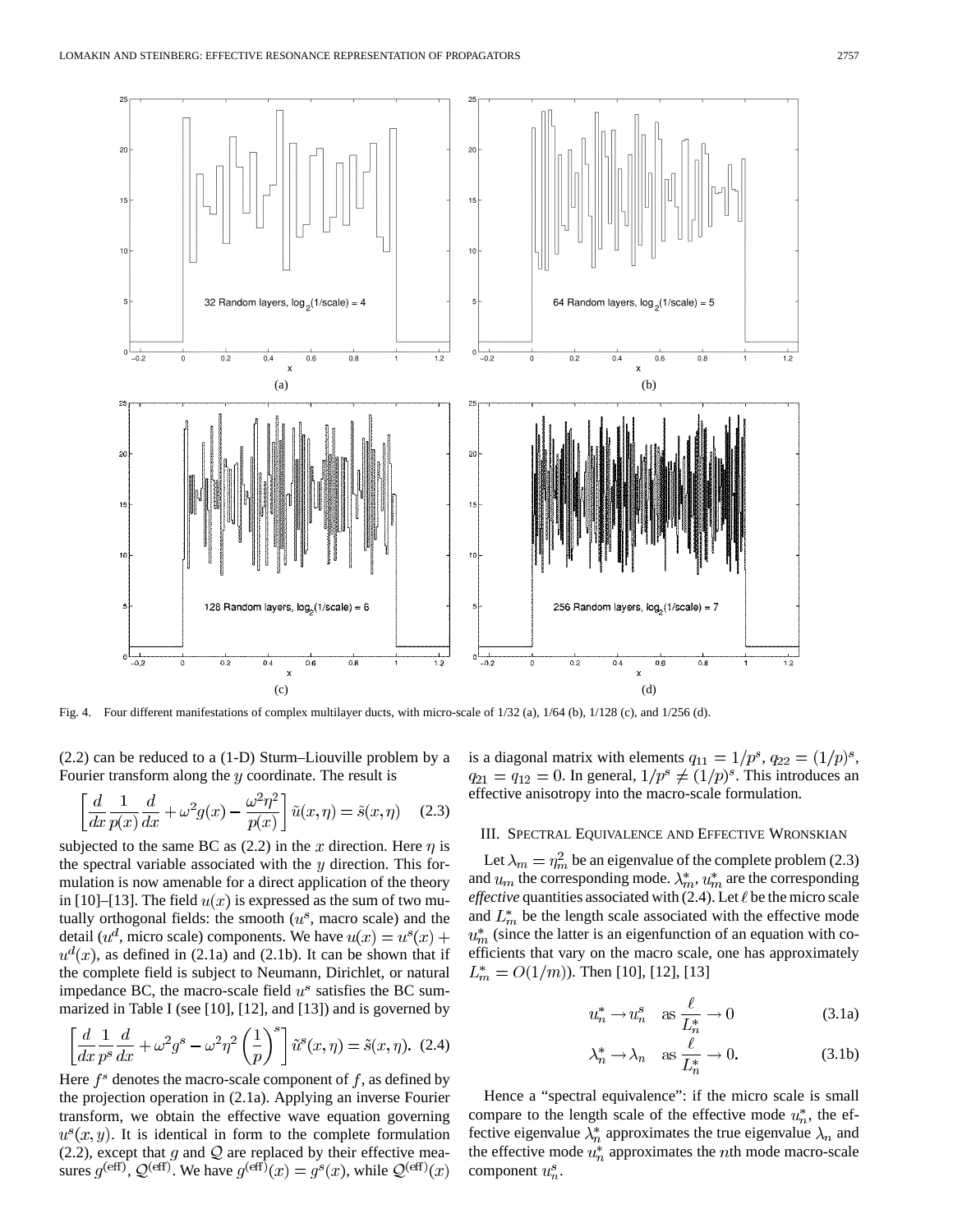

Fig. 5. The same as Fig. 3(d) but for the eight and 128 random micro layers of the second set.



Fig. 6. The incident field.

The Wronskian of the complete problem is given by

$$
\mathcal{W}[u_{\ell}, u_r] = u_{\ell}u'_r - u'_{\ell}u_r \tag{3.2}
$$

where  $u_{\ell}, u_r$  are solutions of the source free problem satisfying BC on the left and on the right boundary, respectively. It is well known that  $\mathcal{W}/p$  is independent of x. This quantity, however, depends in general on the two parameters  $\omega$ ,  $\eta$ . Thus, we write

$$
\frac{\mathcal{W}[u_{\ell}, u_r]}{p(x)} = \text{const.} = F(\omega, \eta). \tag{3.3}
$$

As  $\ell \to 0$ , each of the two independent solutions  $u_{\ell}$ ,  $u_r$  satisfies (see [10], [12], and [13])

$$
\left[\frac{u'(x)}{p(x)}\right]^s \simeq \frac{u'^s(x)}{p^s(x)}
$$
(3.4)

and

$$
\frac{\|u^d\|}{\|u^s\|} \to 0 \tag{3.5}
$$

where both the error of (3.4) and the ratio in (3.5) are bounded from above by  $(\ell/L)^\alpha$ , where L is the outer duct dimension and  $\alpha \geq 1$ . Applying the smoothing operator (2.1a) on (3.3) and using  $(3.4)$  and  $(3.5)$ , we find

$$
u_{\ell}^{s}u_{r}^{\prime s} - u_{\ell}^{\prime s}u_{r}^{s} \simeq p^{s}(x)F(\omega, \eta) \quad \text{as } \ell \to 0. \tag{3.6}
$$

However, the quantity on the left is nothing but the *effective* Wronskian  $W^{(eff)}$ ; the Wronskian associated with the effective formulation (2.4). Equations (3.3) and (3.6) imply the "Wronskian equivalence"

$$
\frac{\mathcal{W}^{(\text{eff})}}{p^s} \simeq \frac{\mathcal{W}}{p} = F(\omega, \eta), \quad \text{as } \ell \to 0. \tag{3.7}
$$

Thus, as  $\ell \to 0$ , the dependence of  $W^{(eff)}$  on  $\omega$ ,  $\eta$  approaches that of W. It is well known that for a fixed  $\omega$ , the roots of W and  $W^{(eff)}$  in the complex  $\eta$  plane are  $\sqrt{\lambda_n}$  and  $\sqrt{\lambda_n^*}$ . Thus, this result reestablishes the spectral equivalence (3.1b). More important, the relation between  $W$  and  $W^{(eff)}$  yields a spectral equivalence result in the complex  $\omega$  plane too. Let  $\omega_n(\eta)$  and  $\omega_n^*(\eta)$  be the roots of W and  $\mathcal{W}^{(eff)}$  in the complex  $\omega$  plane, for a fixed  $\eta$ . Then, the last results yield

$$
\omega_n^*(\eta) \to \omega_n(\eta) \quad \text{as } \ell \to 0. \tag{3.8}
$$

Thus, spectral equivalence exists in both the spatial wavenumber plane and the temporal frequency plane. These results are important for establishing effective modal representations, as well as for *effective resonance frequency* analysis (effective SEM).

#### IV. APPLICATION AND NUMERICAL EXAMPLE

Consider a complex duct with  $\mu = 1$  and with  $\epsilon(x)$  that possesses a random microstructure. Typical examples are shown in Fig. 1. The 1-D Green function of (2.3) associated with such 1-D heterogeneities is given by [18]

$$
\tilde{g}(x, x'; \eta) = \frac{u_{\ell}(x_{<};)u_{r}(x_{>})}{\frac{\mathcal{W}[u_{\ell}, u_{r}]}{p(x)}}.
$$
\n(4.1)

The poles of  $\tilde{q}$  in the complex  $\omega$  plane are the duct resonances, formally given by the roots of the Wronskian  $W$ . We demonstrate the implications of the Wronskian equivalence on the poles' effective representations. Effective resonances representation of the reflected transient field, due to a transient excitation, is also considered. Using the results of the previous sections, we have  $\mu^{\text{(eff)}} = 1$ , and

$$
\epsilon^{\text{(eff)}} = \text{diag}\left[\epsilon_{xx}^{\text{(eff)}}, \epsilon_{zz}^{\text{(eff)}}\right], \quad \epsilon_{xx}^{\text{(eff)}} = \frac{1}{\left(\frac{1}{\epsilon}\right)^s}, \quad \epsilon_{zz}^{\text{(eff)}} = \epsilon^s \tag{4.2}
$$

where the superscript  $s$  denotes local smoothing operation as defined in (2.1a).

We have used a random number generator to synthesize random multilayer ducts. Two manifestations  $\epsilon_1(x)$ ,  $\epsilon_2(x)$ are shown in Fig. 1. The number of random micro layers is  $2\kappa$ , and the width of each micro layer is  $1/2\kappa$ —the micro scale.  $\kappa = 20, 50$  for  $\epsilon_{1,2}(x)$ , respectively. The value of  $\epsilon$  for the micro layers is chosen at random, uniformly distributed between two and six, yielding an average contrast of four with the surrounding vacuum. We have computed the effective properties of  $\epsilon_{1,2}(x)$  via (4.2), using Haar multiresolution system. This was performed for two choices of the homogenization scale (HS):  $2^{-j} = 1$  and 0.1 (the scale on which the smoothing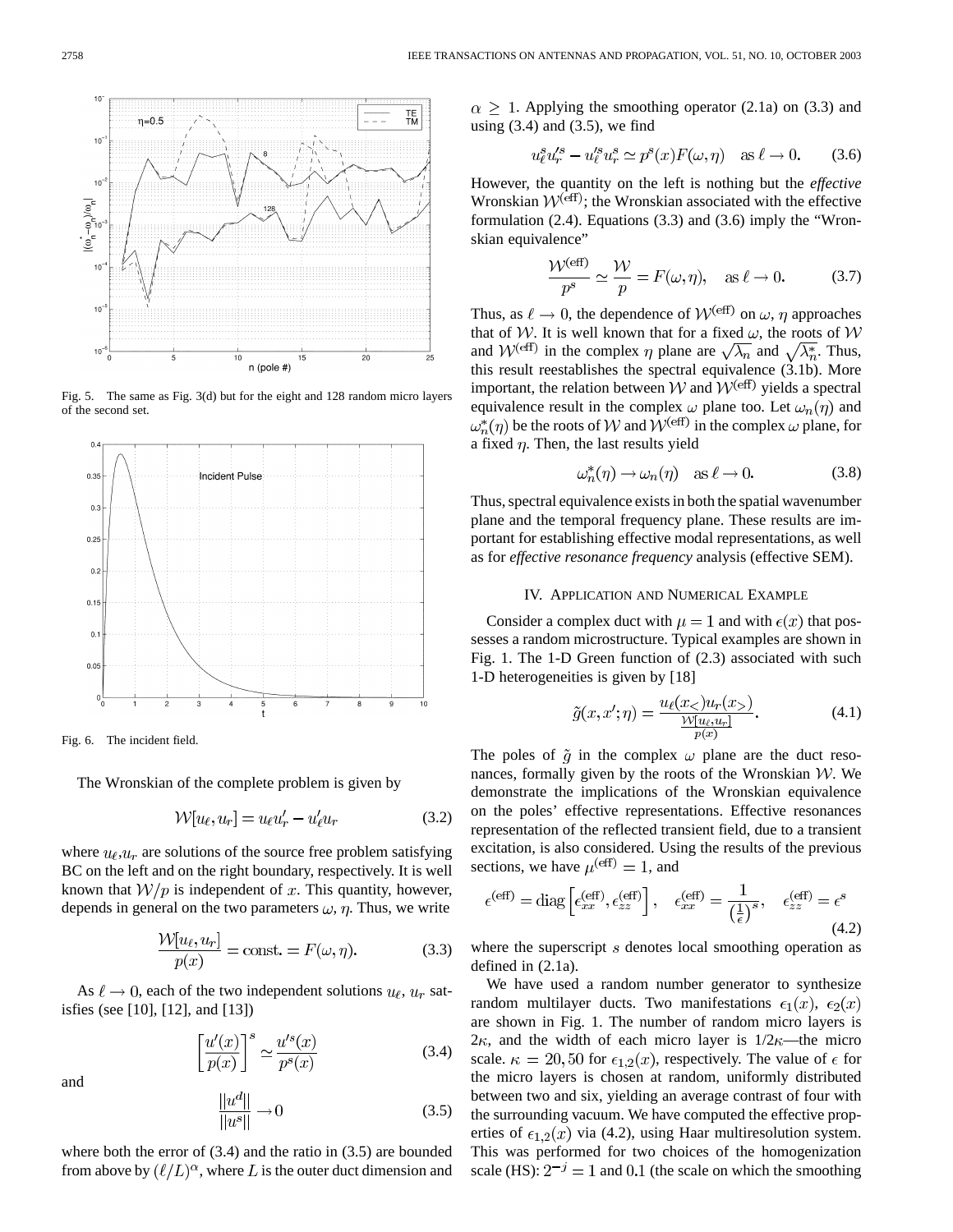

Fig. 7. The reflected field for  $\eta = 0.5$  and TM polarization. (a)–(d) show the response of the 8, 32, 64, and 256 random micro-layer ducts, respectively.

is performed—see (4.2) or (2.1a). For HS = 1,  $\epsilon^{\text{(eff)}}$  is constant;<br> $\epsilon^{\text{(eff)}}_{1,2}$  = diag[3.66, 4.06], diag[3.59, 3.96], respectively. For  $=$  diag [3.66, 4.06], diag [3.59, 3.96], respectively. For  $HS = 0.1$ , the resulting effective properties are depicted in Fig. 2. We have used standard transfer matrix method, in conjunction with a numerical root-finder, to compute the poles of (4.1) in the complex  $\omega$  plane, for the complete (all scales)  $\epsilon_{1,2}(x) - \omega_n$  and for the  $\epsilon^{(\text{eff})}(x) - \omega_n^*$ . Fig. 3(a) shows  $\omega_n$ for  $\epsilon_1(x)$  and  $\omega_n^*$  that correspond to HS = 0.1 and 1. TM polarization and  $\eta = 0.75$  (incident plane wave, at 48.5° relative to the  $z$ -axes). To get a better quantitative measure of the approximation of  $\omega_n$  by  $\omega_n^*$ , Fig. 3(b) plots the relative difference  $|(\omega_n^* - \omega_n)/\omega_n|$  versus *n* for  $\epsilon_1(x)$  with HS= 0.1 and 1. Fig. 3(c) shows the same but for  $\epsilon_2(x)$ . It is seen that, in general, smaller HS gives a better approximation  $\omega_n^* \to \omega_n$ , and this effect is more evident in the lower resonances, say,  $n \leq 3$ . Fig. 3(d) shows the relative difference for both polarizations and for  $\epsilon_{1,2}(x)$  with the "better" choice of HS = 0.1. It is seen that  $|\omega_n^* - \omega_n|$  is an order of magnitude smaller for the smaller micro-scale  $(\epsilon_2(x))$ , as predicted in the previous sections.

To study the implications of the effective resonances representations on the computation of the total reflected field, we have synthesized a second set of random multilayer ducts with a unit total width, and with a number of micro layers ranging from eight (micro scale =  $1/8$ ) to 256 (micro scale =  $1/256$ ). The values of  $\epsilon$  in the micro layers are uniformly distributed between eight and 24, yielding an average  $\epsilon$  contrast of 16 with the surrounding vacuum. Four manifestations are shown in Fig. (4a)–(d). Fig. 5 shows the same as Fig. 3(d), but for the eight and 128 random layers cases, and  $\eta = 0.5$  (plane-wave incidence at  $30^{\circ}$ ). Again it is evident that the relative difference decreases with the micro scale, as predicted by (3.8). This set of random ducts was excited by an incident field

$$
u^{i}(0,t) = e^{-t} - e^{-3t}, \quad t \ge 0.
$$
 (4.3)

This excitation signal is shown in Fig. 6. Note that inside the laminated ducts the pulse typical width is  $O(1/2)$ —narrower than the total width of the ducts but larger than the micro scale. Fig. (7a)–(d) shows the transient reflected fields for four typical manifestations of the random multilayer ducts, computed exactly (solid line) and computed using the corresponding effective resonances (dashed lines). It is seen that the effective representations reconstruct the large-scale components of the complete responses. Furthermore, it is seen that the magnitude of the micro-scale component of the response is decreasing as the micro scale of the heterogeneity decreases, as predicted by  $(3.5)$ .